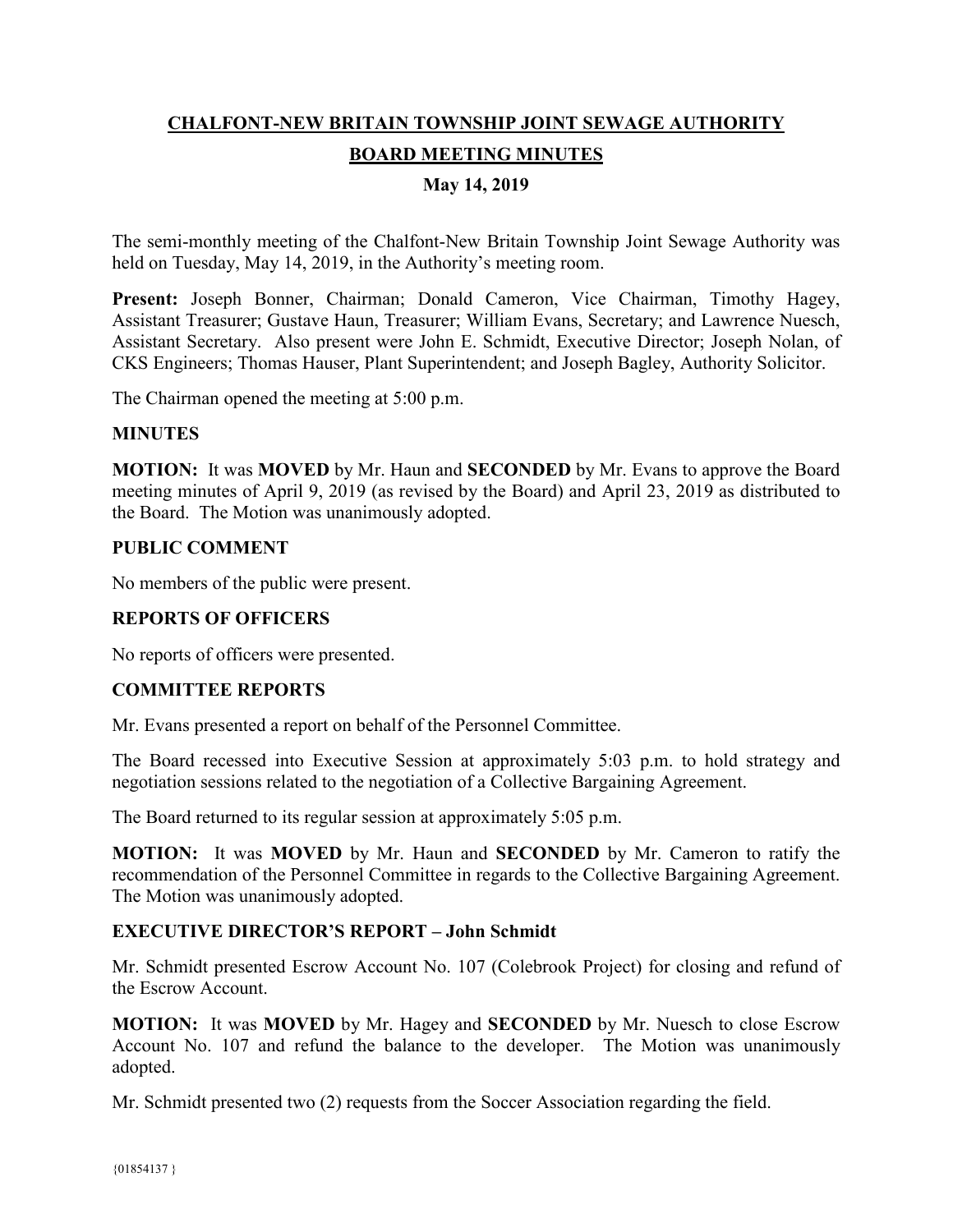The Soccer Association would like a kick wall structure to be erected. Mr. Schmidt will continue to inquire about more details regarding the proposed kick wall.

There was also an inquiry by the Soccer Association about the installation of artificial turf on the field. After discussion, a consensus of the Board was reached that it is not interested in the installation of artificial turf on the field.

Mr. Schmidt reported that employee David Menegaux has reached his twentieth year of service.

## **ENGINEER'S REPORT – Joseph Nolan, P.E.**

Mr. Nolan reported that the completion of the paving project has been delayed because of weather. The Paving Contractor expects to be onsite tomorrow (May 15) to start.

Mr. Nolan reported that there has been little progress on the proposed Pump Station No. 4 Project. Mr. Bagley indicated that the County Solicitor's Office has responded to correspondence from the Authority Solicitor and the County is attempting to schedule a meeting between the Authority and the County to discuss the project.

Mr. Nolan stated that he is in the process of preparing a dryer report and he is awaiting information from one more supplier before completing the report.

Mr. Nolan presented Requisition No. 197 for Capital Expenditures in the amount of \$1,065.83 for computer hardware replacement.

**MOTION:** It was **MOVED** by Mr. Cameron and **SECONDED** by Mr. Evans to approve Requisition No. 197 in the amount of \$1,065.83. The Motion was unanimously adopted.

Mr. Nolan next presented Requisition No. 240 for Capital Improvements representing construction management, engineering and SCADA programming costs in the amount of \$10,183.17.

**MOTION:** It was **MOVED** by Mr. Hagey and **SECONDED** by Mr. Cameron to approve Requisition No. 240 in the amount of \$10,183.17. The Motion was unanimously adopted.

## **SOLICITOR'S REPORT – Joseph M. Bagley, Esquire**

Mr. Bagley had nothing to add to his comments under the Engineer's report.

#### **TREASURER'S REPORT – Gustave Haun, Treasurer**

Mr. Haun presented the General Operating Expenses for the month of \$253,944.83, along with the previously-approved Capital Expenditures and Capital Improvements along with payments to the Loan Fund of \$73,304.25, making the total expenditures for the month \$338,498.08 and he recommended approval.

**MOTION:** It was **MOVED** by Mr. Haun and **SECONDED** by Mr. Hagey to approve the total expenditures for the month of \$338,498.08. The Motion was unanimously adopted.

Mr. Haun next presented escrow disbursements in the amount of \$2,789.81 and he recommended approval.